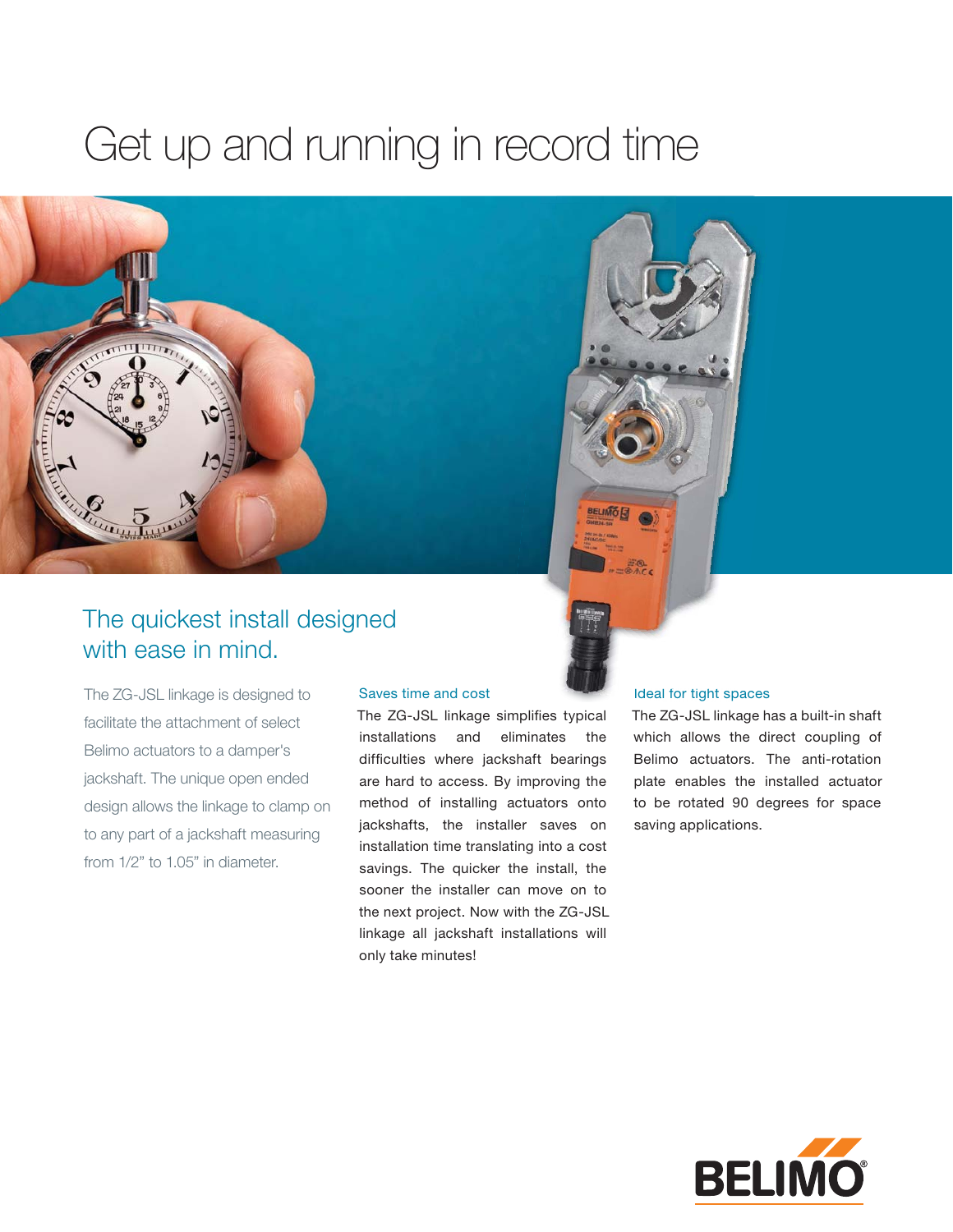## A Closer Look.

#### **Universal clamp**

Designed to accommodate 1/2" to 1" shafts.

#### **Linkage anti-rotation bracket** Keeps linkage in position and can be rotated on the bearing bracket.

**Bearing Sleeve** For use with GM, GK and EF actuators on a 3/4" shaft.



**Adjustable anti-rotation plate** Mounting plate for a variety of Belimo actuators

| <b>Hole Designation #</b> | <b>Belimo Actuator Series</b> |
|---------------------------|-------------------------------|
|                           | EF Series*                    |
|                           | <b>Classic AF Series</b>      |
| 2                         | AF / NF Series                |
| 3                         | GM/GK Series**                |
|                           | LF Series***                  |
| 5                         | <b>AM Series</b>              |
|                           | <b>NM Series</b>              |

\* ZG-121 adapter must be used with EF. \*\* GM/GK not for use with 1/2" shafts. \*\*\* K6-1 clamp must be used with LF.

**Open end design** Allows the ZG-JSL to fasten to any jackshaft from 1/2" to 1.05" in diameter.

**Factory mounted actuator option (ZG-JSLA)** Belimo will factory mount their actuators saving you time and money.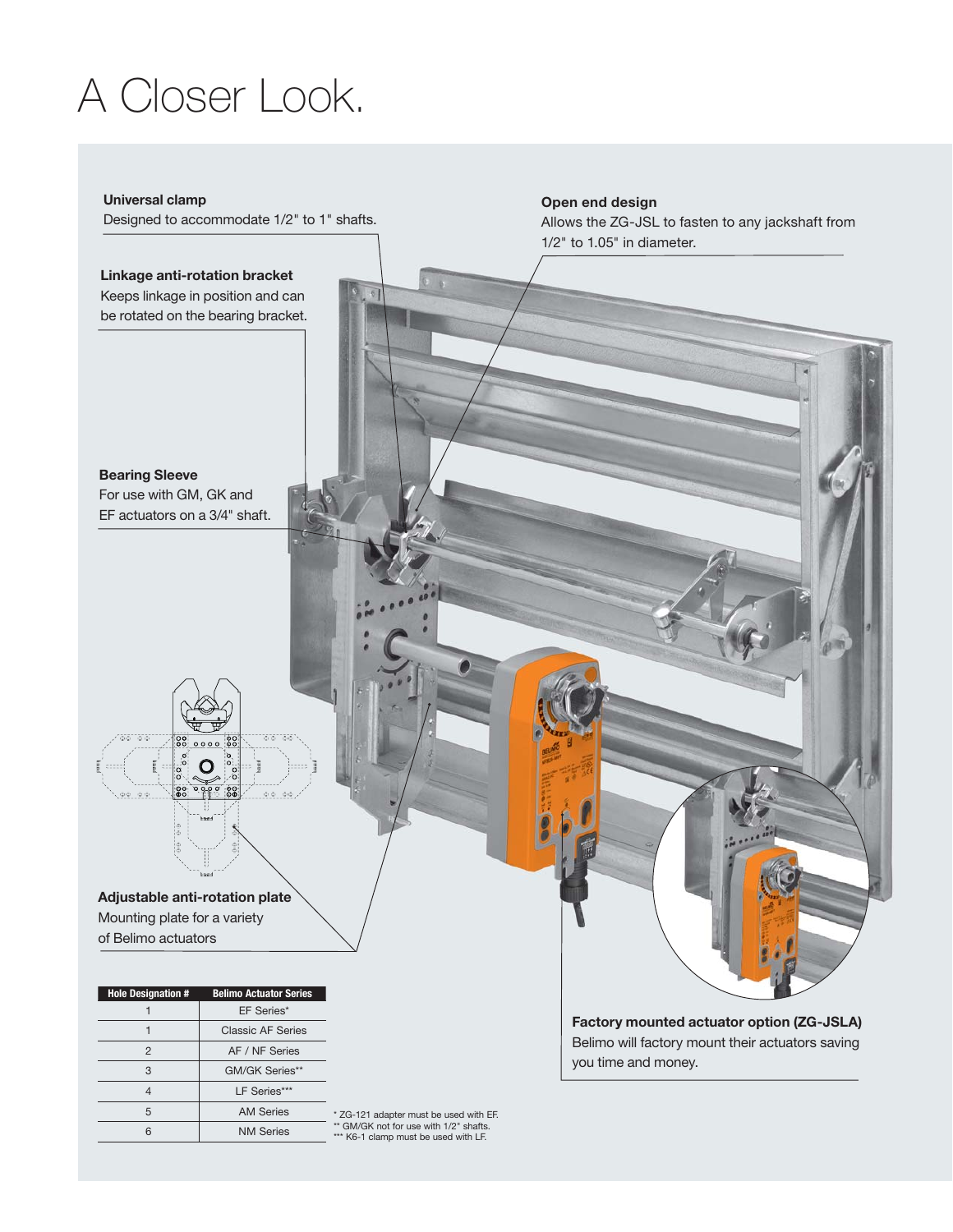# A Wide Variety of Actuator Options.

|                                | <b>Actuator</b><br><b>Series</b> | <b>Product Range</b>    | <b>Torque</b> | <b>Control Input</b>   | <b>Feedback</b>   | <b>Power</b><br><b>Supply</b> | <b>VA</b><br>Rating |
|--------------------------------|----------------------------------|-------------------------|---------------|------------------------|-------------------|-------------------------------|---------------------|
|                                | <b>AF</b>                        | ZG-JSLA + AFX24         | 166 in-lbs    | On/Off                 |                   | 24 VAC/DC                     | 7.5                 |
|                                |                                  | $ZG-JSLA + AFX24-S$     | 166 in-lbs    | On/Off                 |                   | 24 VAC/DC                     | 7.5                 |
|                                |                                  | ZG-JSLA + AFX24-SR      | 166 in-lbs    | 2-10 VDC               | 2-10 VDC          | 24 VAC/DC                     | 8.5                 |
|                                |                                  | $7G$ -JSLA + AFX24-SR-S | 166 in-lbs    | 2-10 VDC               | 2-10 VDC          | 24 VAC/DC                     | 8.5                 |
|                                |                                  | $7G$ -JSLA + AFXUP      | 166 in-lbs    | On/Off                 |                   | 24-240 VAC /<br>24-125 VDC    | 8.5                 |
|                                |                                  | ZG-JSLA + AFXUP-S       | 166 in-lbs    | On/Off                 |                   | 24-240 VAC /<br>24-125 VDC    | 8.5                 |
|                                |                                  | ZG-JSLA + AFX24-MFT     | 166 in-lbs    | Variable with MFT      | Variable VDC      | 24 VAC/DC                     | 10                  |
|                                |                                  | ZG-JSLA + AFX24-MFT-S   | 166 in-llb    | Variable with MFT      | Variable VDC      | 24 VAC/DC                     | 10                  |
|                                |                                  | ZG-JSLA + AFX24-MFT95   | 166 in-lbs    | 0 to 135 ohm           | Variable VDC      | 24 VAC/DC                     | 10                  |
|                                |                                  | ZG-JSLA + NFX24         | 87 in-lbs     | On/Off                 | $\qquad \qquad -$ | 24 VAC/DC                     | 8.5                 |
|                                |                                  | ZG-JSLA + NFX24-S       | 87 in-lbs     | On/Off                 |                   | 24 VAC/DC                     | 8.5                 |
|                                |                                  | ZG-JSLA + NFX24-SR      | 87 in-lbs     | 2-10 VDC               | 2-10 VDC          | 24 VAC/DC                     | 6                   |
|                                |                                  | ZG-JSLA + NFX24-SR-S    | 87 in-lbs     | 2-10 VDC               | 2-10 VDC          | 24 VAC/DC                     | 6                   |
| <b>Spring Return Actuators</b> | <b>NF</b>                        | ZG-JSLA + NFXUP         | 87 in-lbs     | On/Off                 |                   | 24-240 VAC /<br>24-125 VDC    | 8.5                 |
|                                |                                  | ZG-JSLA + NFXUP-S       | 87 in-lbs     | On/Off                 |                   | 24-240 VAC /<br>24-125 VDC    | 8.5                 |
|                                |                                  | ZG-JSLA + NFX24-MFT     | 87 in-lbs     | Variable with MFT      | Variable VDC      | 24 VAC/DC                     | 9                   |
|                                |                                  | ZG-JSLA + NFX24-MFT-S   | 87 in-lbs     | Variable with MFT      | Variable VDC      | 24 VAC/DC                     | 9                   |
|                                | LF                               | ZG-JSLA + LF24 US       | 33 in-lbs     | On/Off                 |                   | 24 VAC/DC                     | 7                   |
|                                |                                  | ZG-JSLA +LF24-SUS       | 33 in-lbs     | On/Off                 |                   | 24 VAC/DC                     | $\overline{7}$      |
|                                |                                  | ZG-JSLA + LF120 US      | 33 in-lbs     | On/Off                 |                   | <b>120 VAC</b>                | 7.5                 |
|                                |                                  | ZG-JSLA + LF120-S US    | 33 in-lbs     | On/Off                 |                   | <b>120 VAC</b>                | 7.5                 |
|                                |                                  | ZG-JSLA + LF24-SR US    | 33 in-lbs     | 2-10 VDC               | 2-10 VDC          | 24 VAC/DC                     | 5                   |
|                                |                                  | ZG-JSLA + LF24-SR-SUS   | 33 in-lbs     | 2-10 VDC               | 2-10 VDC          | 24 VAC/DC                     | 5                   |
|                                |                                  | ZG-JSLA + LF24-3 US     | 33 in-lbs     | On/Off, Floating Point |                   | 24 VAC/DC                     | 5                   |
|                                |                                  | ZG-JSLA + LF24-MFT US   | 33 in-lbs     | Variable with MFT      | Variable VDC      | 24 VAC/DC                     | 5                   |
|                                |                                  | ZG-JSLA + LF24-MFT-S US | 33 in-lbs     | Variable with MFT      | Variable VDC      | 24 VAC/DC                     | 5                   |
|                                |                                  | ZG-JSLA +AMX24-3        | 166 in-lbs    | On/Off, Floating Point | Add-on            | 24 VAC/DC                     | 5.5                 |
|                                |                                  | ZG-JSLA +AMX24-3-T      | 166 in-lbs    | On/Off, Floating Point | Add-on            | 24 VAC/DC                     | 5.5                 |
|                                |                                  | ZG-JSLA +AMX24-3-S      | 166 in-lbs    | On/Off, Floating Point | Add-on            | 24 VAC/DC                     | 5.5                 |
|                                |                                  | ZG-JSLA +AMX24-SR       | 166 in-lbs    | 2-10 VDC               | 2-10 VDC          | 24 VAC/DC                     | 5                   |
| ng Return Actuators<br>Non-Spr | <b>AM</b>                        | ZG-JSLA +AMX24-PC       | 166 in-lbs    | 0-20 V Phasecut        | 2-10 VDC          | 24 VAC/DC                     | 6                   |
|                                |                                  | ZG-JSLA + AMX120-3      | 166 in-lbs    | On/Off, Floating Point | Add-on            | <b>120 VAC</b>                | $\overline{7}$      |
|                                |                                  | ZG-JSLA +AMX120-SR      | 166 in-lbs    | 2-10 VDC               | 2-10 VDC          | <b>120 VAC</b>                | $\overline{7}$      |
|                                |                                  | ZG-JSLA +AMX24-MFT      | 166 in-lbs    | Variable with MFT      | Variable VDC      | 24 VAC/DC                     | 6                   |
|                                |                                  | ZG-JSLA +AMX24-MFT95    | 166 in-Ibs    | 0 to 135 ohm           | Variable VDC      | 24 VAC/DC                     | $6\phantom{1}$      |
|                                | <b>NM</b>                        | ZG-JSLA +NMX24-3        | 87 in-lbs     | On/Off, Floating Point | Add-on            | 24 VAC/DC                     | $\overline{4}$      |
|                                |                                  | $7G$ -JSLA + NMX24-3-T  | 87 in-lbs     | On/Off, Floating Point | Add-on            | 24 VAC/DC                     | $\overline{4}$      |
|                                |                                  | ZG-JSLA + NMX24-SR      | 87 in-Ibs     | 2-10 VDC               | 2-10 VDC          | 24 VAC/DC                     | 5                   |
|                                |                                  | ZG-JSLA + NMX24-SR-T    | 87 in-Ibs     | 2-10 VDC               | 2-10 VDC          | 24 VAC/DC                     | 5                   |
|                                |                                  | ZG-JSLA + NMX24-PC      | 87 in-Ibs     | 0-20 V Phasecut        | 2-10 VDC          | 24 VAC/DC                     | 6                   |
|                                |                                  | ZG-JSLA + NMX120-3      | 87 in-Ibs     | On/Off, Floating Point | Add-on            | 120 VAC                       | 5.5                 |
|                                |                                  | ZG-JSLA + NMX120-SR     | 87 in-Ibs     | 2-10 VDC               | 2-10 VDC          | <b>120 VAC</b>                | 6.5                 |
|                                |                                  | ZG-JSLA + NMX24-MFT95   | 87 in-lbs     | 0-20 V Phasecut        | 2-10 VDC          | 24 VAC/DC                     | 6                   |
|                                |                                  | ZG-JSLA + NMCX24-MFT    | 87 in-lbs     | Variable with MFT      | Variable VDC      | 24 VAC/DC                     | 6                   |
|                                |                                  | ZG-JSLA + NMX24-MFT     | 87 in-lbs     | Variable with MFT      | Variable VDC      | 24 VAC/DC                     | 6                   |

|                           | <b>Actuator</b><br><b>Series</b>         | <b>Product Range</b>   | <b>Torque</b>        | <b>Control Input</b> | <b>Feedback</b><br><b>VAC</b> | <b>Power</b><br><b>Supply</b> | <b>VA Rating</b>   |
|---------------------------|------------------------------------------|------------------------|----------------------|----------------------|-------------------------------|-------------------------------|--------------------|
| Actuators sold separately | $EF^*$<br><b>Spring</b><br><b>Return</b> | ZG-JSL sold separately | 239<br>$in$ -Ibs     | Various              | Various                       | 24 & 120<br>options           | Varies by<br>model |
|                           | $GK^*$<br><b>Electronic</b><br>Fail-Safe | ZG-JSL sold separately | 288<br>$in$ - $ $ bs | Various              | Various                       | 24 & 120<br>options           | Varies by<br>model |
|                           | $GM^*$<br>Non-Spring<br><b>Return</b>    | ZG-JSL sold separately | 288<br>$in$ -Ibs     | Various              | Various                       | 24 & 120<br>options           | Varies by<br>model |

#### **ZG-JSL Technical Data**

Weight 3.25 lbs. Material galvanized steel

#### **Operation**

The ZG-JSL linkage transfers actuator torque to the jackshaft. There is a torque reduction when using the ZG-JSL linkage with the following actuators. Ensure application requirements before ordering. Order the actuator and linkage assembled at the factory and save on cost with the ZG-JSLA option.

#### **Pricing**

The ZG-JSL linkage can be purchased as an accessory for a list price of \$250.00. Belimo can factory mount the ZG-JSL to any of the actuators shown for a list price of \$200.00 plus the cost of the actuator.

5-Year warranty on



a Belimo actuator only. Ordering example for ZG-JSL linkage

assembled with AMX24-3 actuator: **ZG-JSLA+AMX24-3.**

\* With the use of 3/4" bearing sleeve.